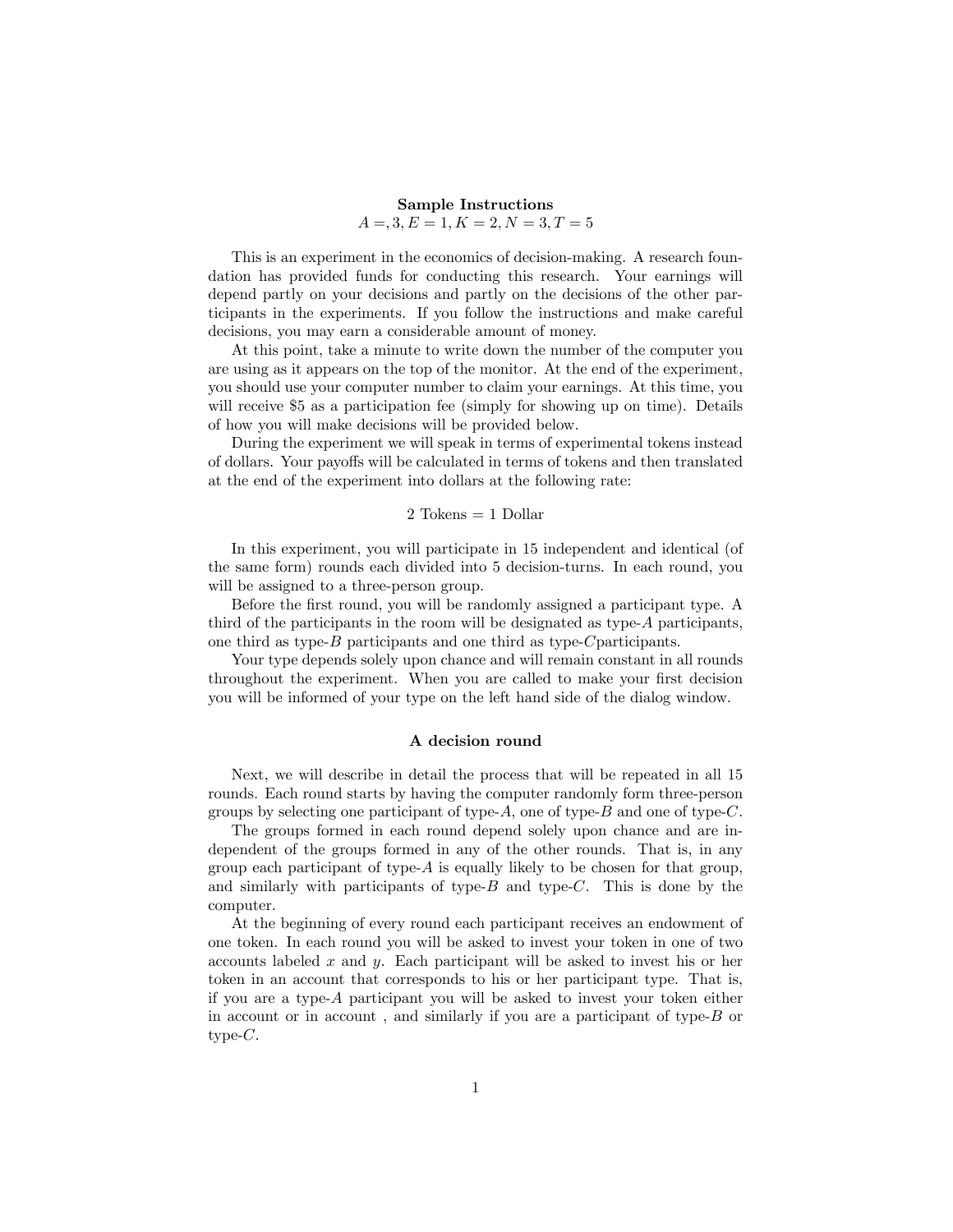When you are called to make your first decision, you will be asked to input the letter of the account,  $x$  or  $y$ , in which you wish to invest your token. When you are ready to make your decision, all you need to do is use the mouse to click on the x-button or y-button on the lower left hand corner of the dialog window. After that, confirm your decision by clicking on the Submit button.

When everyone in your group has made a decision, you will observe the choices of the other two participants in your group. For example, if you are a type-A participant, you will be informed which account,  $x_B$  or  $y_B$ , the type-B participant has chosen and which account,  $x_C$  or  $y_C$ , the type-C participant has chosen. This information is given to you in the large window that appears at the bottom of the dialog window. Note that each of the other participants will also observe the accounts chosen by the other participants in the group. This completes the first of 5 decision-turns in this round.

Investing the token in account  $y$  is irreversible. Therefore, if you invested your token in account  $y$  in the first decision-turn you will not have any decision to make at the second and all subsequent turns in the round.

If you invested in account  $x$  in the first turn you will be called to make your second decision without receiving another token. You will again be asked to click on the letter of the account,  $x$  or  $y$ , in which you want to invest your token, and after everyone in your group has made his or her decisions, you will observe the choices made in the second decision-turn by the other participants in your group. This process will be repeated until 5 decision turns are completed.

Note, again, that investment in account  $y$  is irreversible: once you have invested your token in account  $y$  it will be kept there until the last decision turn. When the first round ends, the computer will inform everyone how many participants in their group had their token invested in account  $y$  at the last turn of the round.

After you observe the results of the first round, the second round will start with the computer randomly forming new groups of three participants. The process will be repeated until all the 15 independent and identical rounds are completed. At the end of the last round, you will be informed the experiment has ended.

### Earnings

Your earnings in each round are determined by the allocation of tokens within your group at the last turn; more precisely, your earnings depend on the number of tokens in your x account and the total number of tokens in the  $y$ accounts.

- If the total number of tokens in the y accounts within your group is 3, each participant in the group will receive 3 tokens plus the number of tokens in his or her personal  $x$  account.
- If the total number of tokens in the  $y$  accounts within your group is less than 3, each participant in the group will receive the number of tokens in his or her personal  $x$  account only.